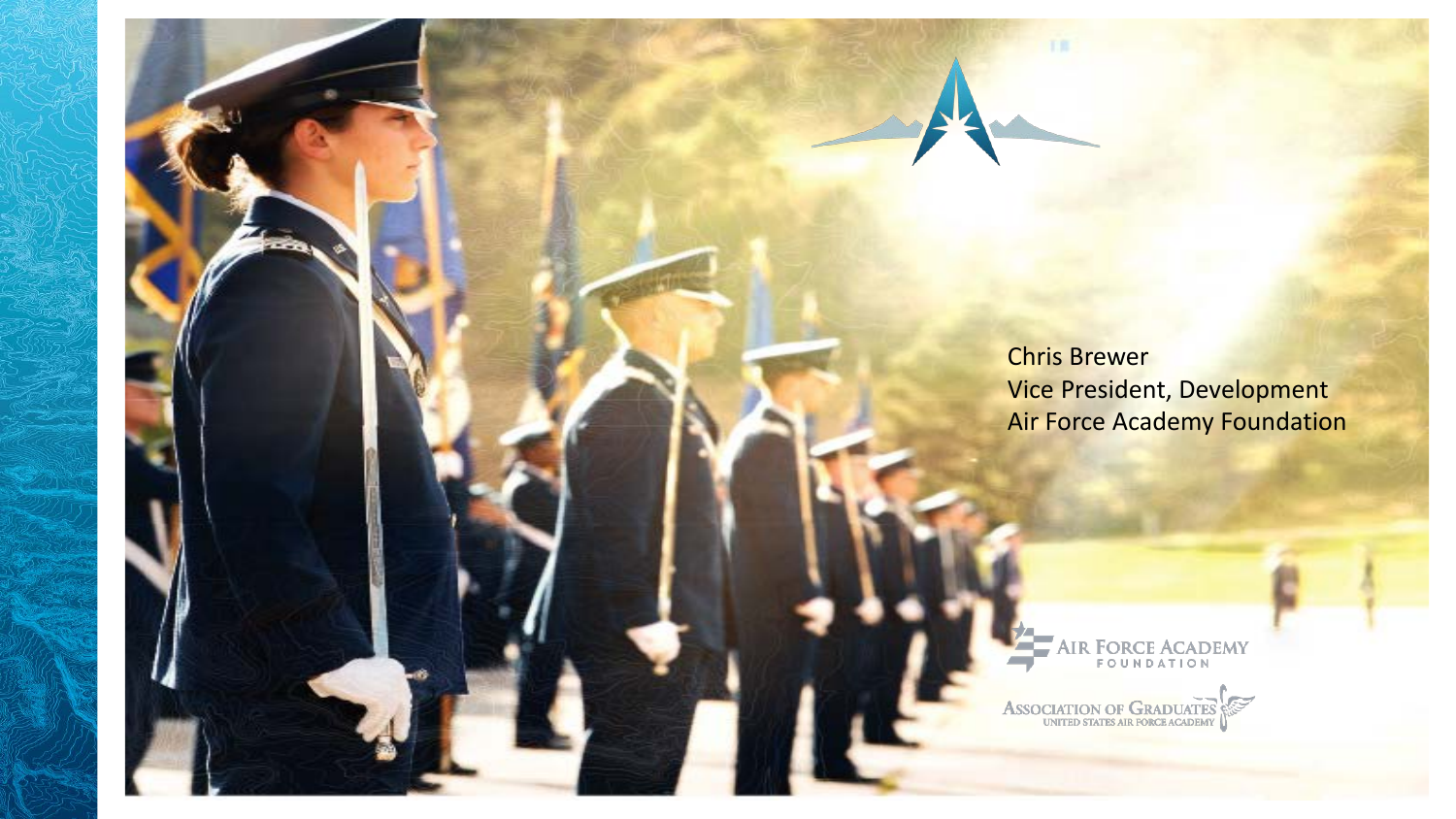## DEFINING OUR FUTURE



The history of the U.S. Air Force Academy is full of defining moments- for cadets, for graduates, for the Air Force, for the country. This fall, the Air Force Academy Foundation and Association of Graduates will add a significant defining moment to the list!





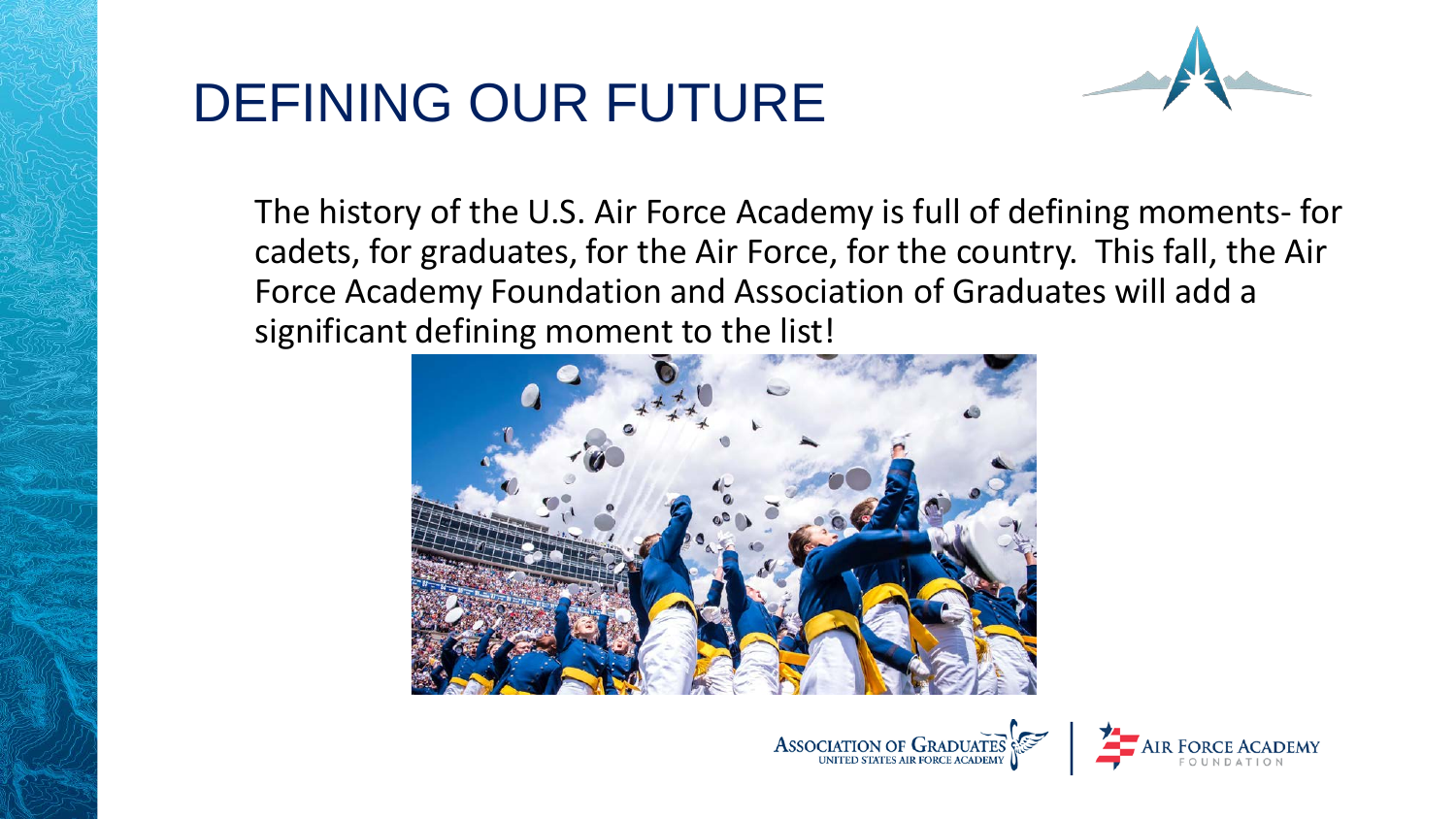## AIR FORCE ACADEMY FOUNDATION



The Air Force Academy Foundation (formerly the USAFA Endowment) was established in 2007 as an IRS-designated 501(c)(3) independent, public charitable foundation.

Mission: to align donor passion and generosity to serve and support the Air Force Academy.

More than \$260 million in gifts committed to support and enhance every aspect of cadet life at the Academy: character development, athletic competition, academic discovery and military education.

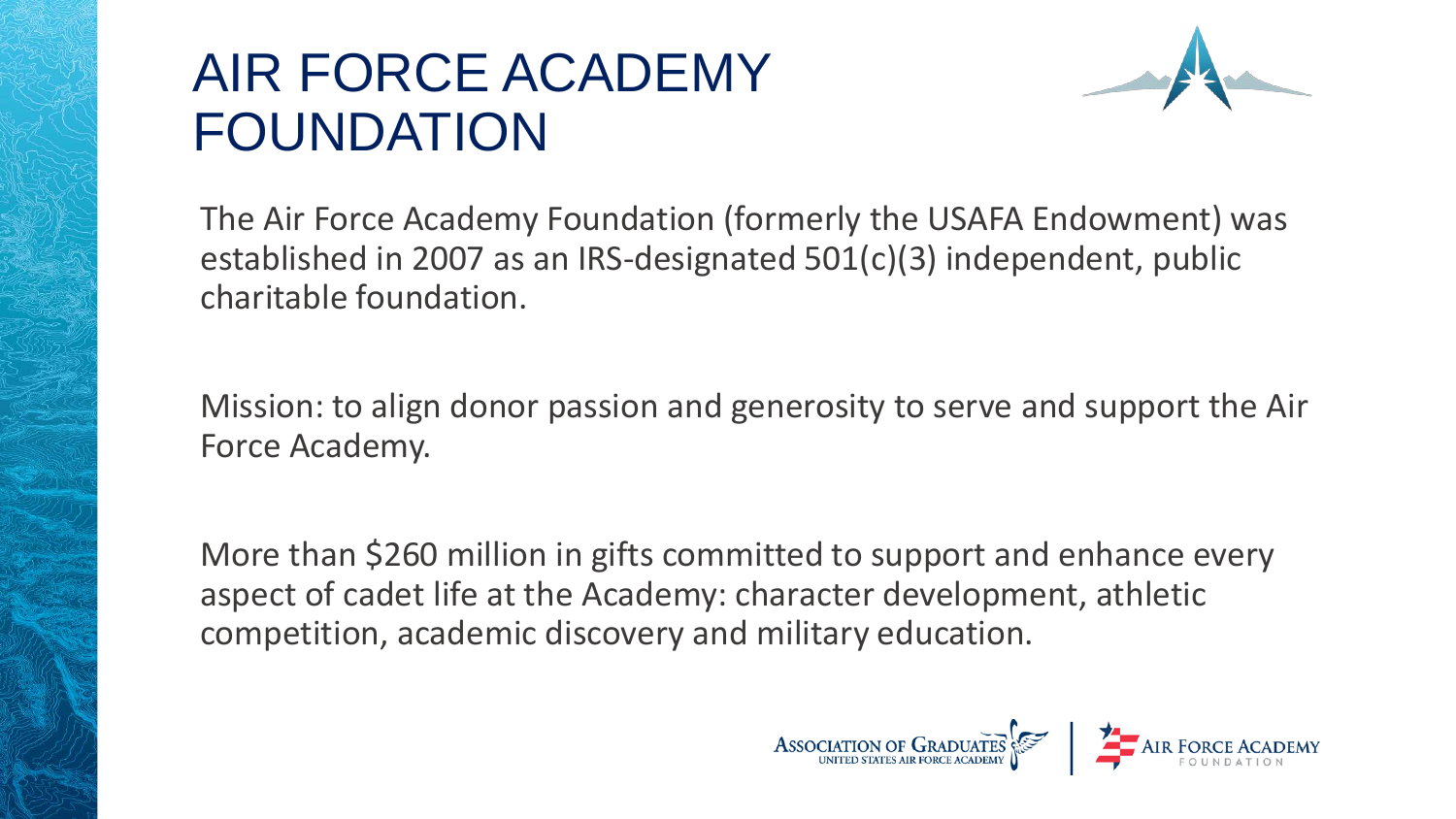## USAFA PRIORITIES



The Air Force Academy Foundation and the Association of Graduates have a vision to comprehensively support the Air Force Academy as it prepares cadets for all that they will face in defense of our nation's future.

Four Key areas critical to the success of future Air and Space Force leaders:

Ensure 21st Century Dominance Expand Strategic Advantages Build Strength and Agility Serve with Honor

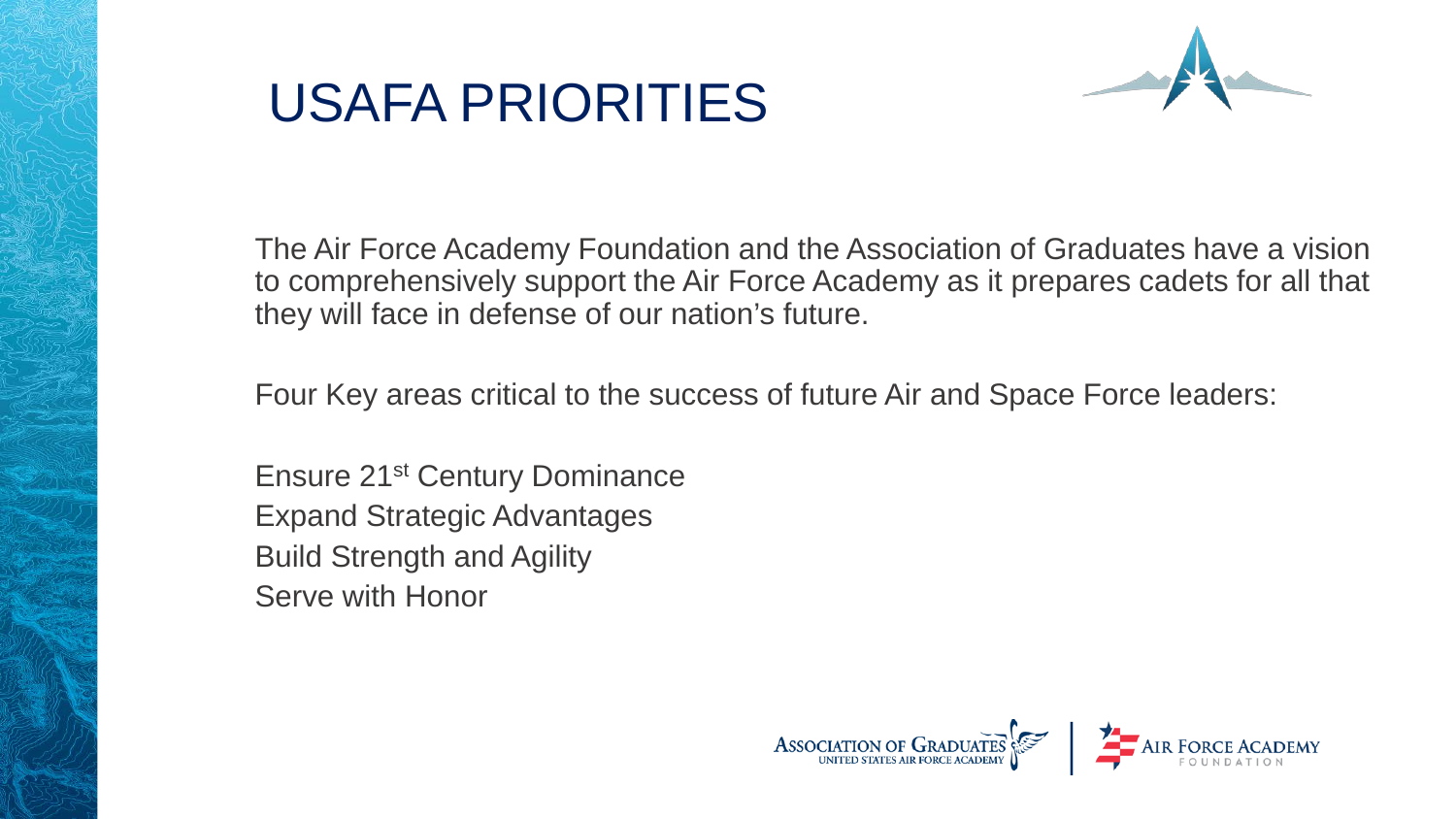## 21st CENTURY DOMINANCE-INSTITUTE FOR FUTURE CONFLICT



The Institute will focus on emerging technologies, quantum sensing and computing, directed energy, augmented intelligence, hypersonics, and cyber with a goal of educating future Air Force leaders who can implement these new, cutting-edge technologies strategically in the Air Force.





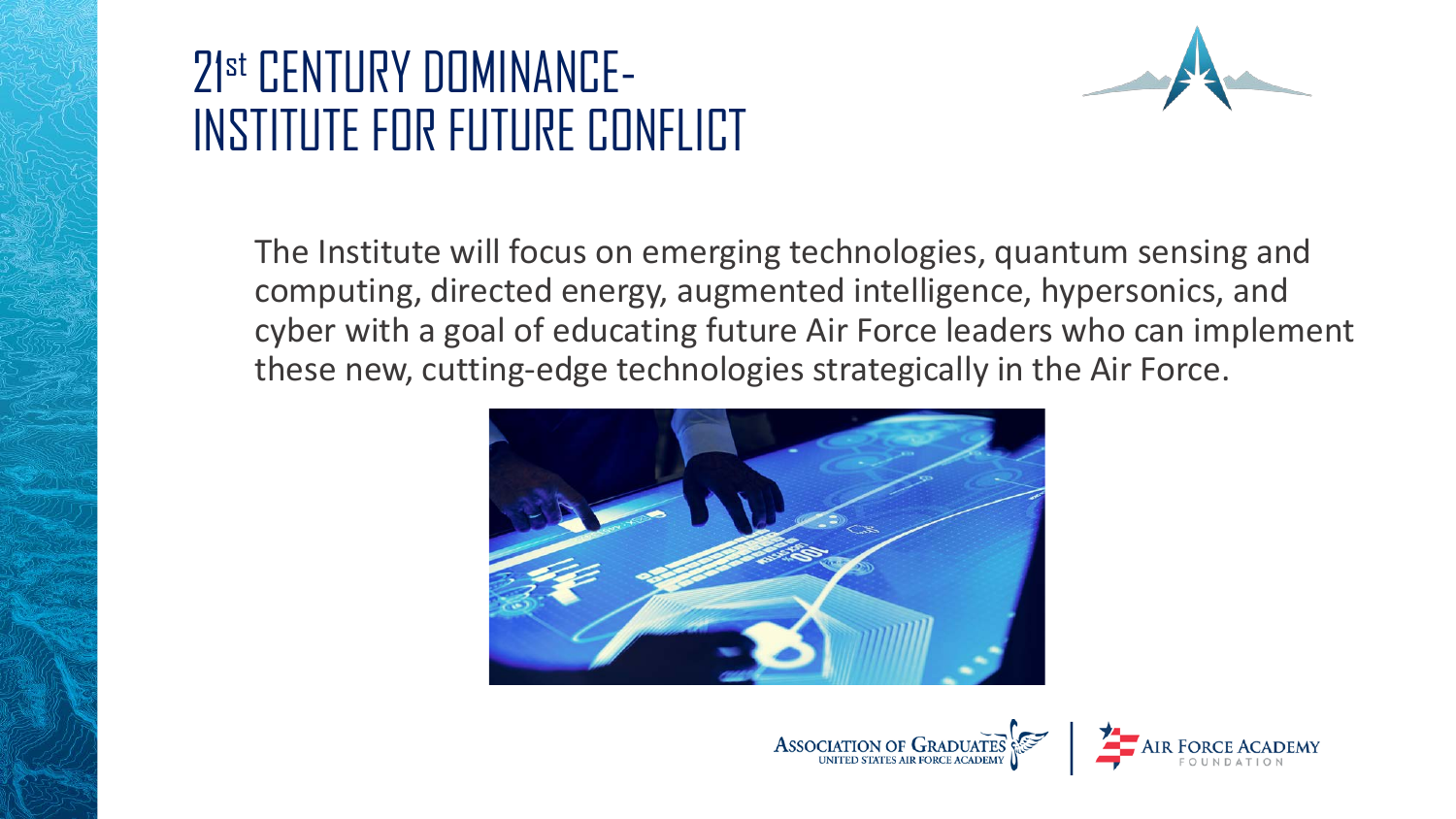# BUILD STRENGTH AND AGILITY

Modern facilities play an important role in the leadership development environment at the heart of the Air Force Academy's athletic mission.

Enable cadets and coaches to experience meaningful growth through hard work, grit and determination.

#### **FALCON STADIUM: TRANSFORMING AN ACADEMY ICON**

- First two phases of renovation are complete
	- new scoreboards, locker rooms, medical treatment areas and a VIP green room.
- Most transformative project in the history of Air Force Academy athletics.



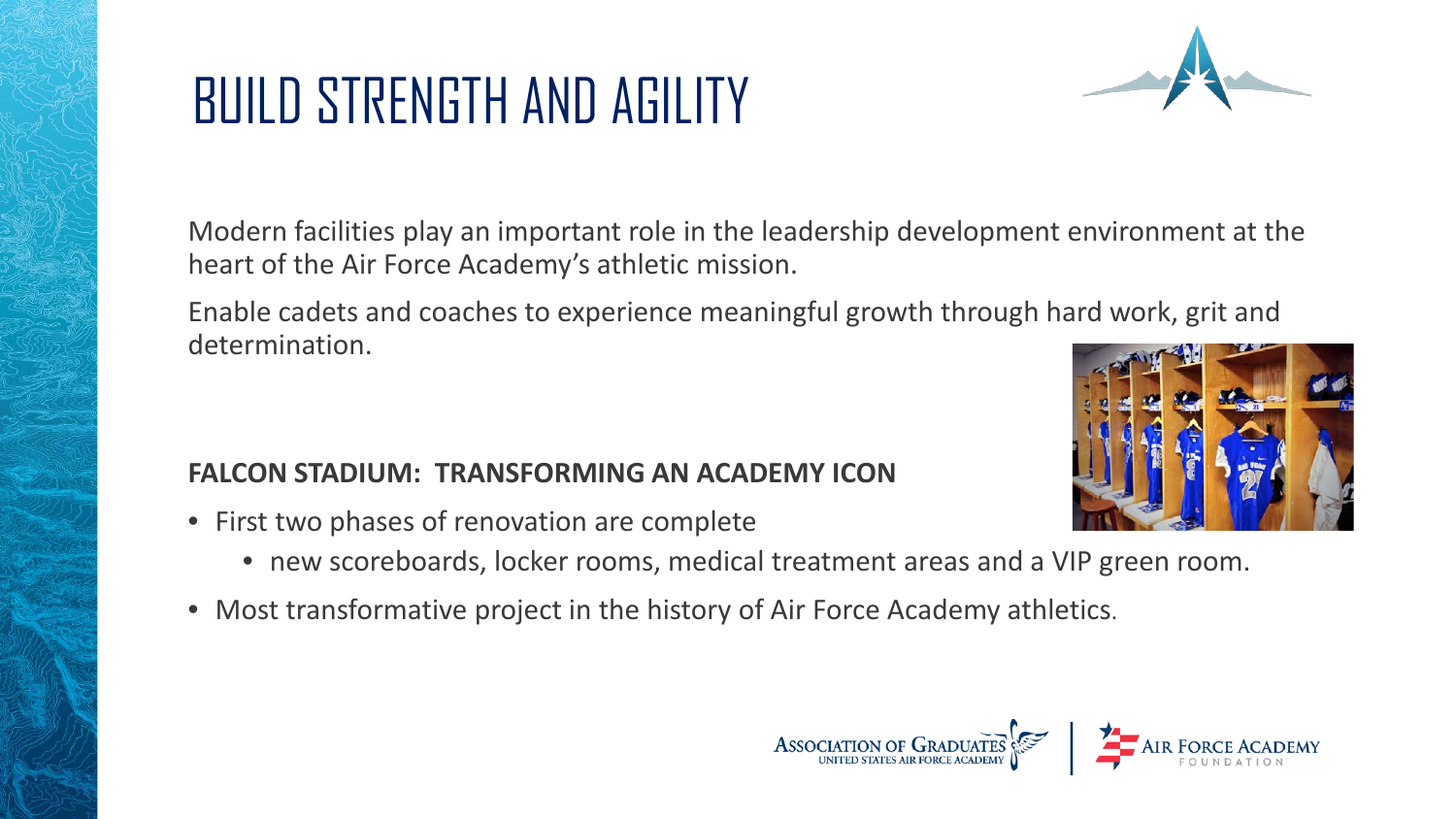## EXPAND STRATEGIC ADVANTAGES



- Increase investment in hands on experiences that build cadets' teamwork and leadership skills
- Key investments into the Center for Character and Leadership Development Center and Programs







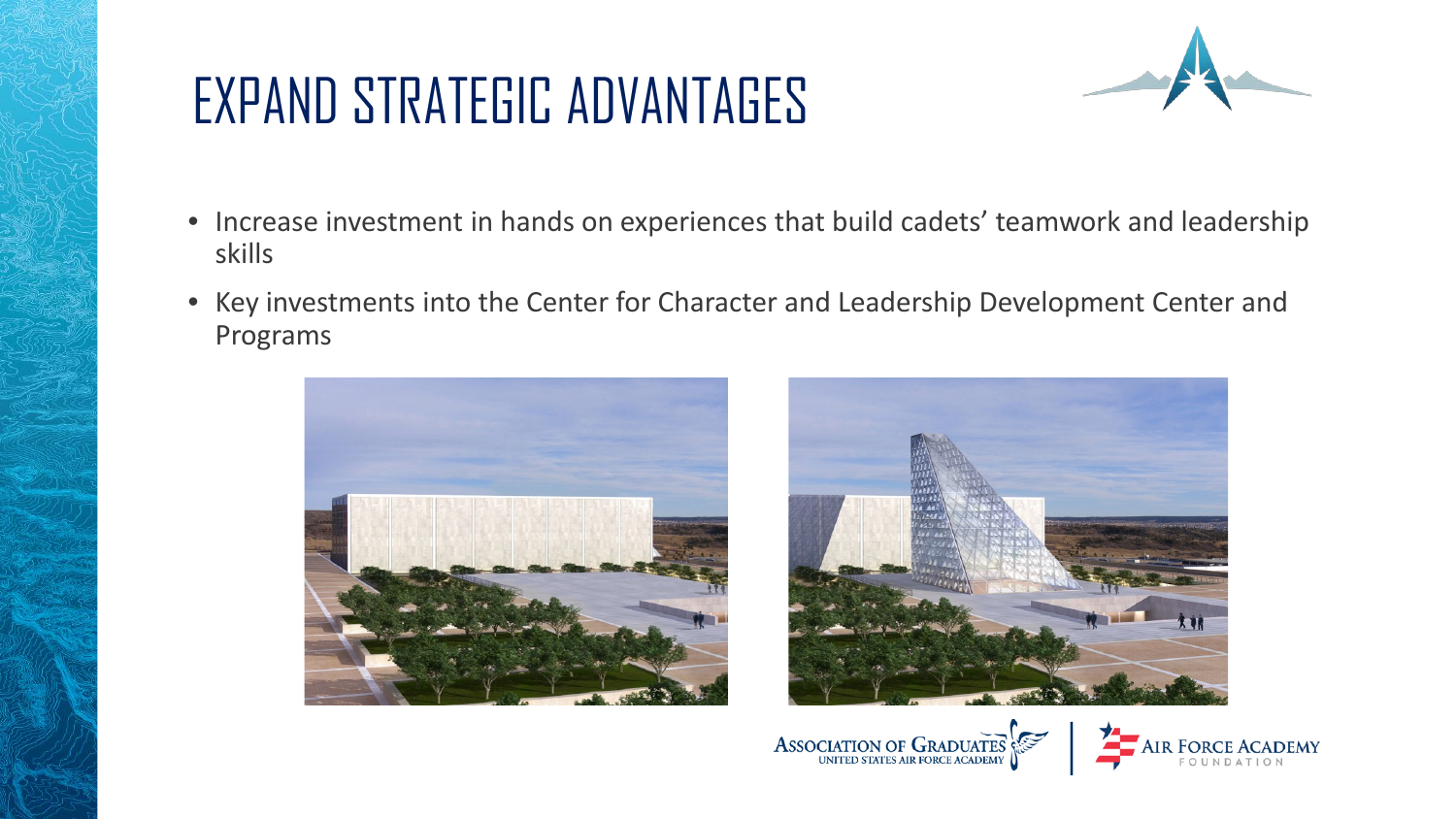## MADERA CENTER FOR CYBER INNOVATION





\$28.5 million raised \$30 million goal

> Will bring programs<br>roof to

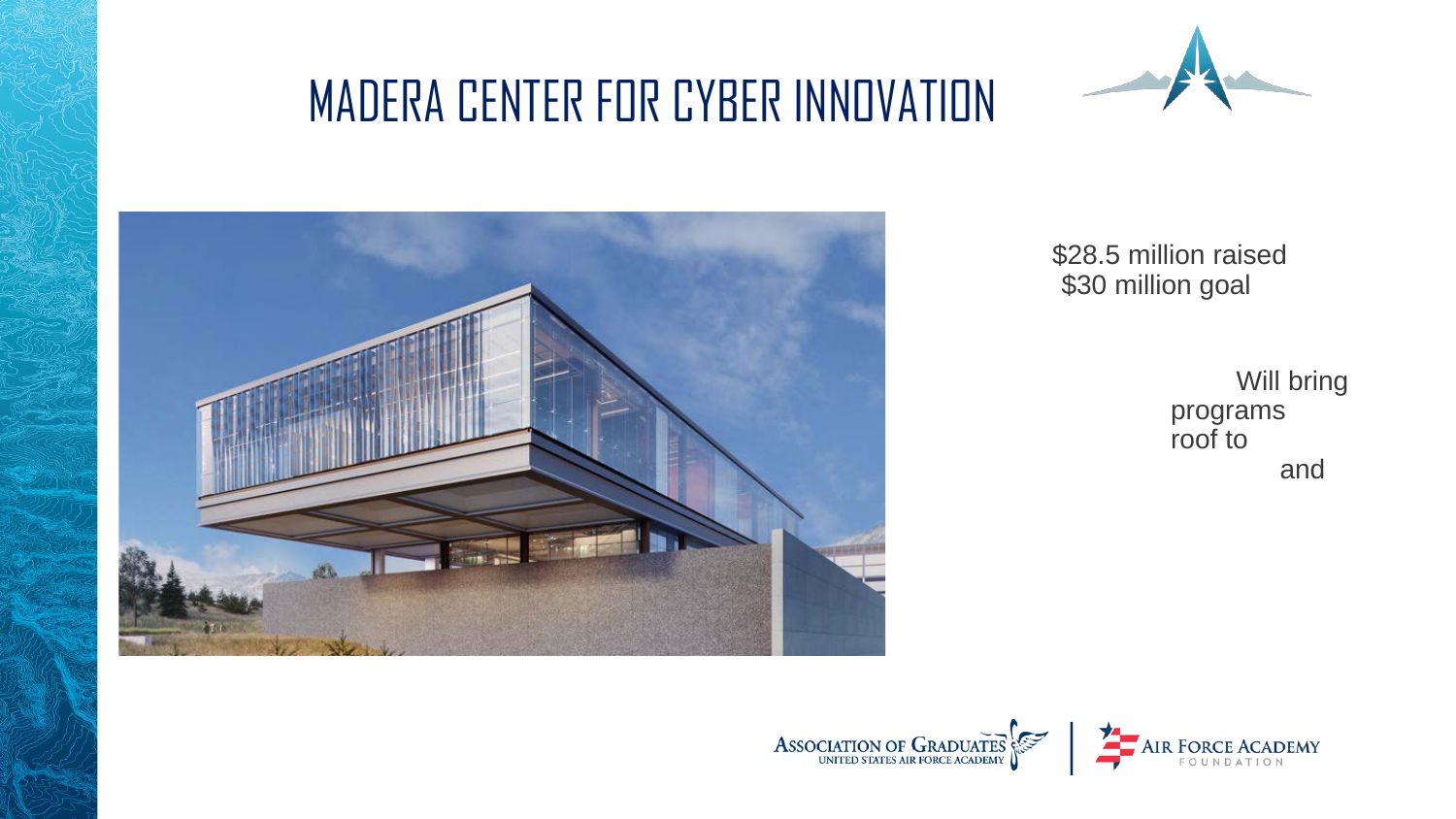## CADET PROGRAMMING-SERVING WITH HONOR



- Cadet Travel
- Academic Clubs
- Intramural Clubs
- Upgraded Learning Facilities
- Multi-faith Chaplain Programs



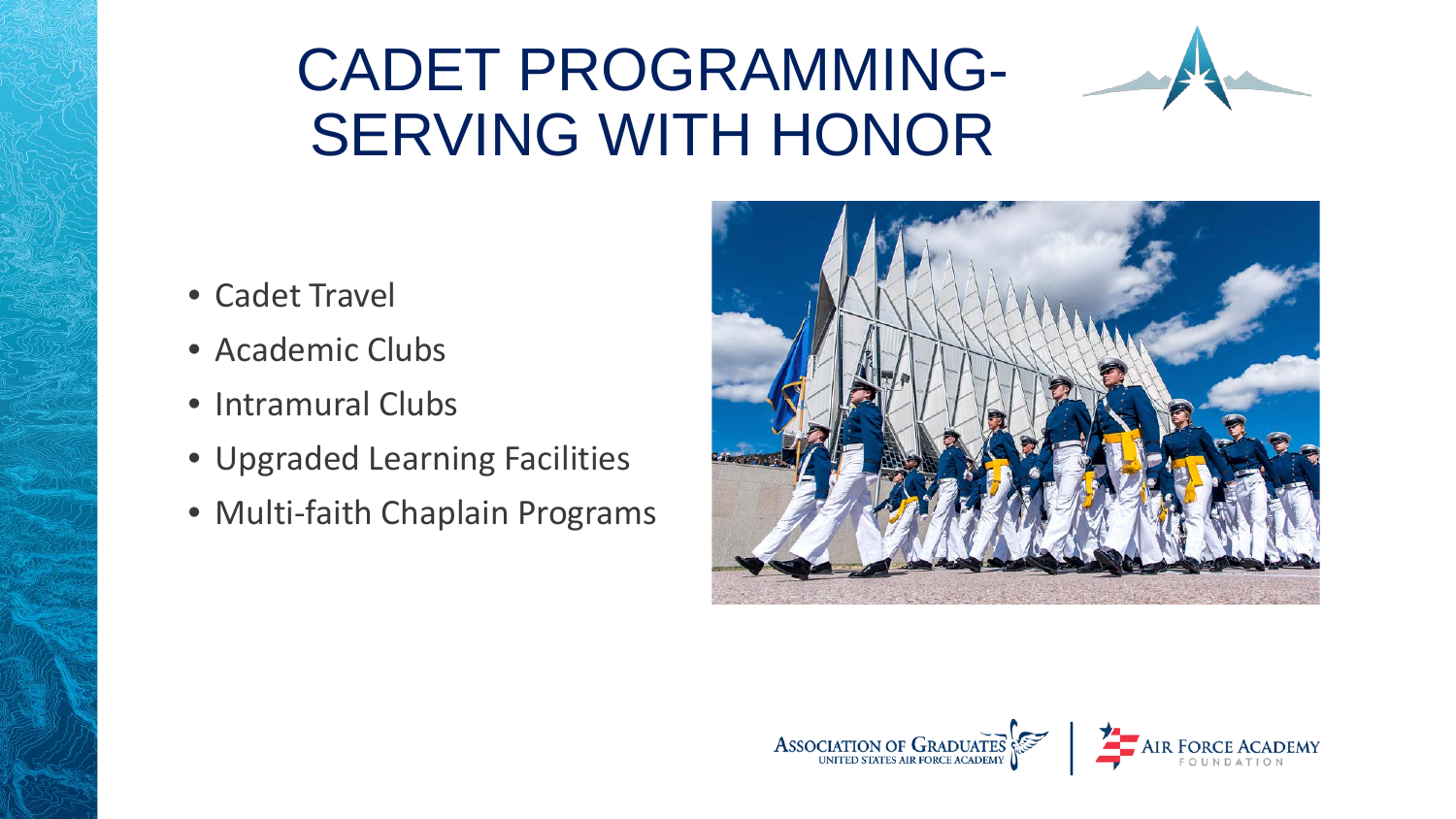## SABRE SOCIETY





Donors who give \$1,000 or more annually to the Air Force Academy Fund are recognized as Saber Society level donors. These leadership gifts enable the Air Force Academy Foundation to fulfill its mission of supporting cadets, the Academy and its graduates.